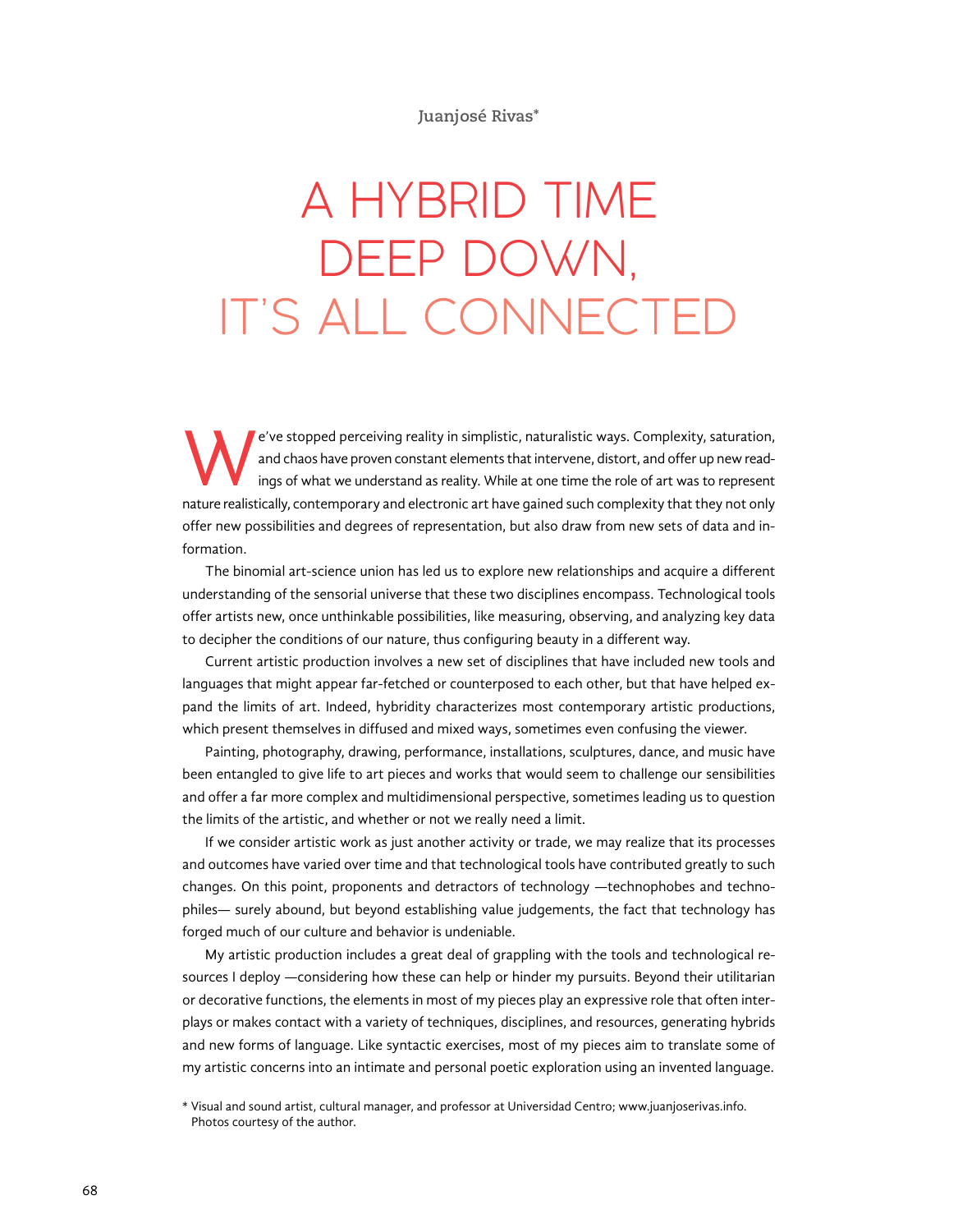### Self-Isolation Soundscapes





This project consists of a series of soundscapes recorded from my studio window throughout the Covid-19 lockdown. A video-journal of sorts with three-minute daily recordings, the soundscapes of Downtown Mexico City (where my studio is located), are recorded and processed using several digital effects and analogue synthesizers, generating one film piece per day to be published on my Instagram channel: @jrivasmx.

In parallel to the digital film registration, two recordings in physical flexi disc format serve as postcard-sized vinyl records.

#artesonoro #fieldrecordings #video #arteelectronico #artepostal #musicaexperimental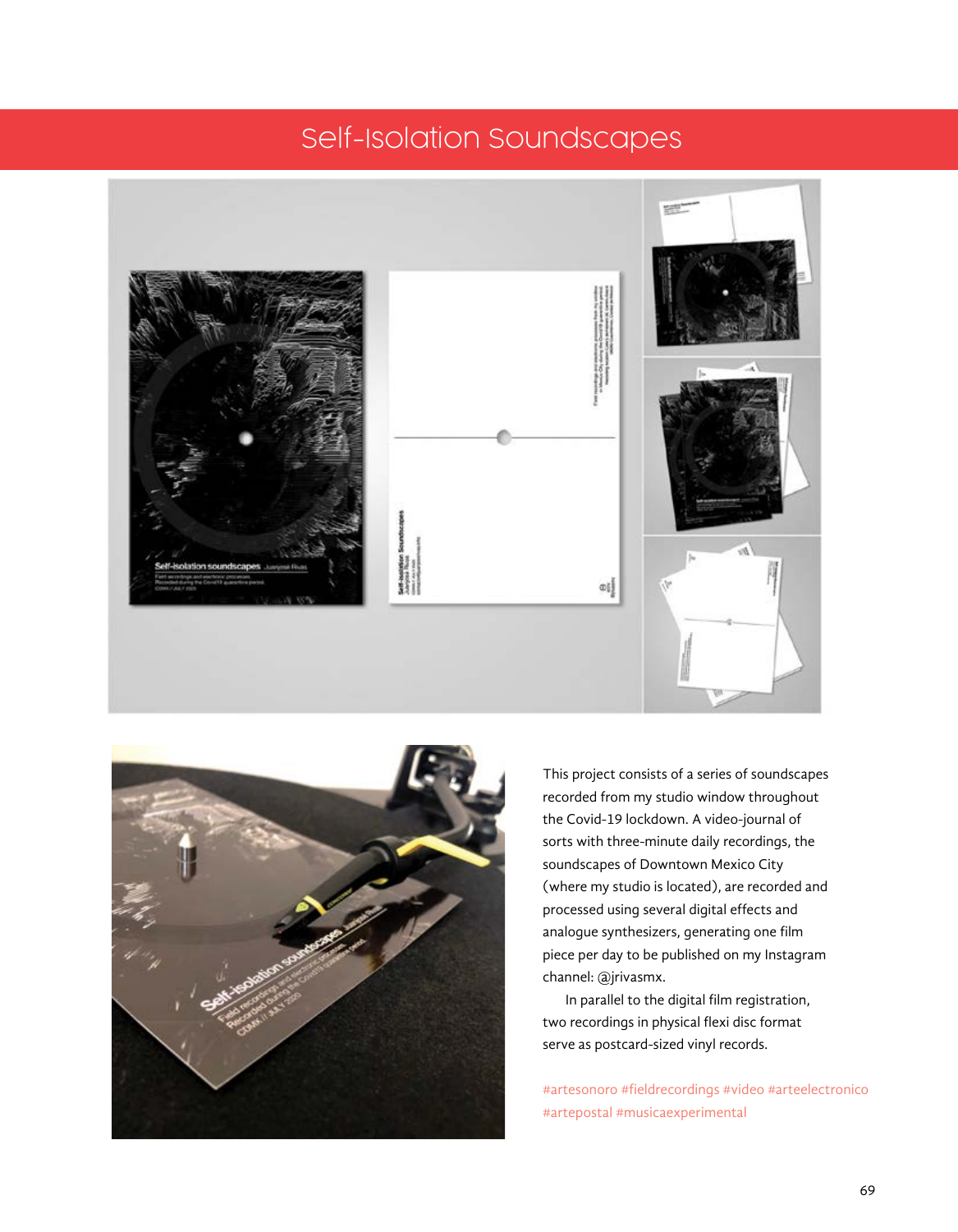

### Chinto Rage

By developing a character who is part *chinelo* (a traditional dancer whose costume mocks European colonizers), part cholo, part punk, and part goth, this performance and experimental music project reflects upon migration processes: the radical change involved does not merely lie in physical movement, but also in processes of hybridization and transculturation, which, in turn, generate their own issues to grapple with. To create this character, we designed and made a costume using wearable technology, allowing for dance and movement on stage, with the music produced and controlled through Bluetooth sensors on the costume*.*

#musicaexperimental #performance #artesonoro # wearabletech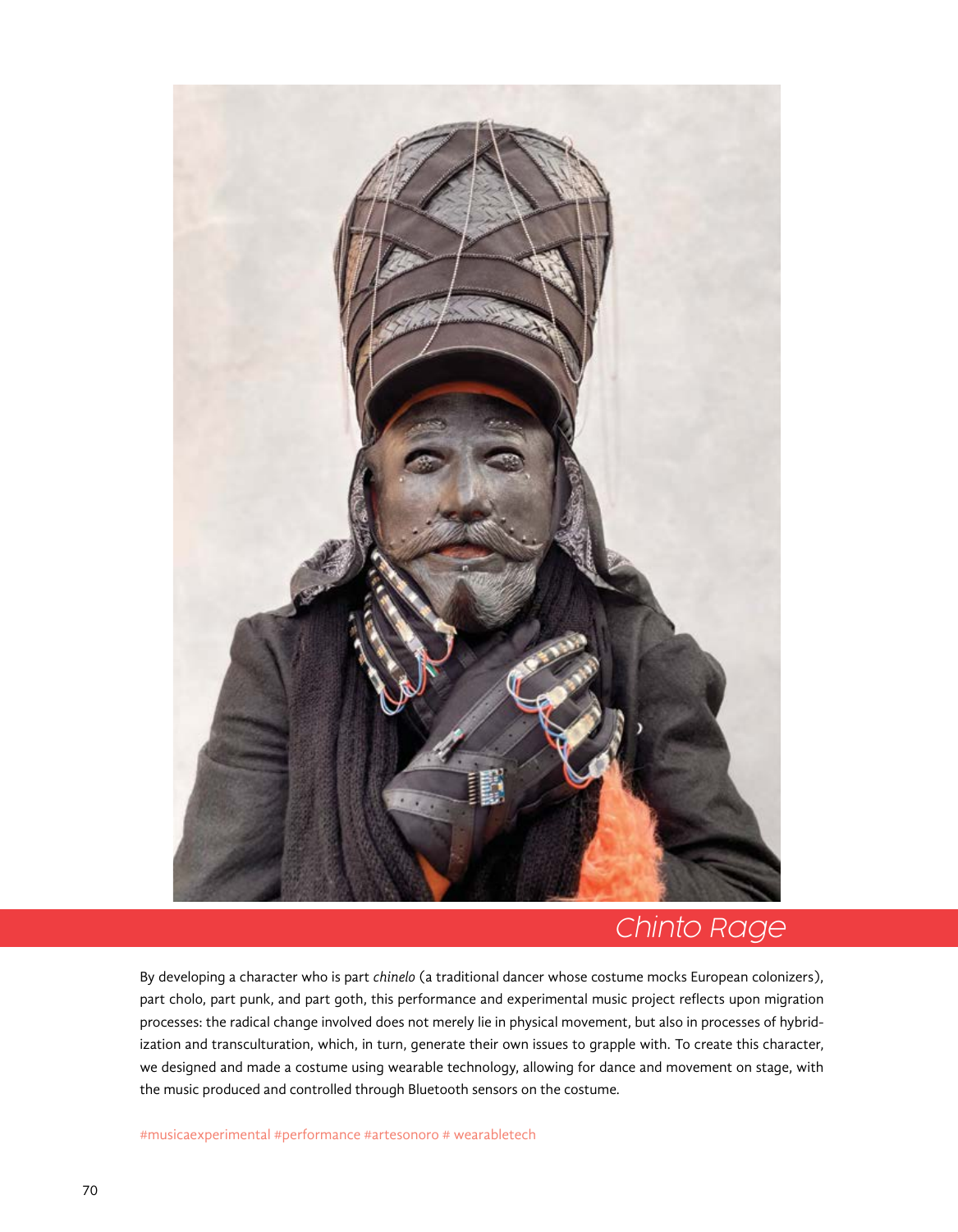This inflatable, scented sculpture created for the Perfume Museum in Mexico City draws on scent to question the seduction process. The piece is named after the plant *Cynoglossum officinale*, or "Dog tongue," a species in the borage (forget-me-not) family that is esoterically used to create fragrances that promise domination over the desired person, and their subsequent surrender.

Operating like a totem or ritual sculpture, this piece questions the construction of desire, seduction, and scent, as well as its various sociocultural strategies, in order to show that seduction inevitably oscilates between two poles: strategy and animality, moving from the most subtle of calculations, to more brutal, physical suggestion.

#escultura #instalacion #performance #arteelectronico

### Brutal Hound

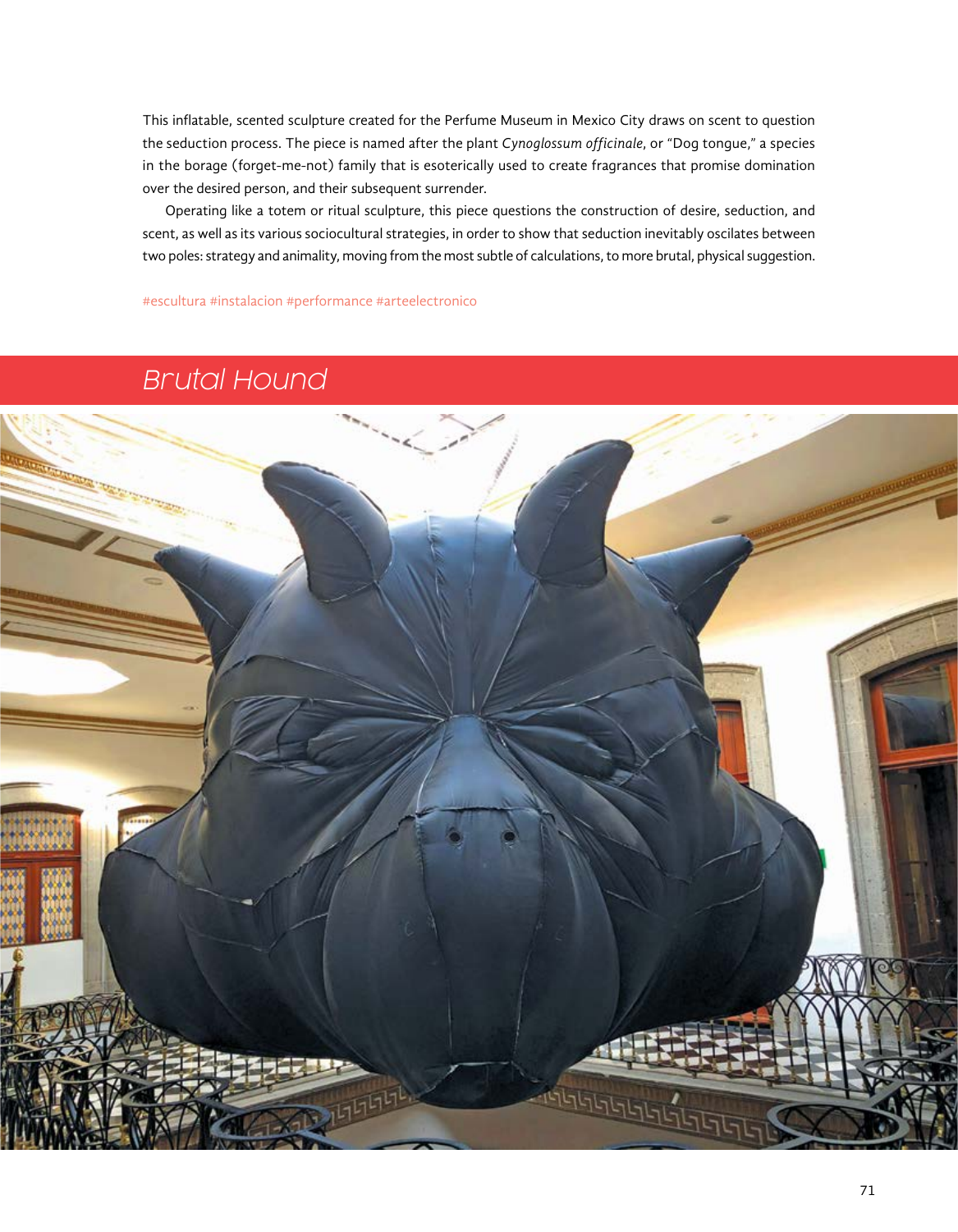

## S: Swimming

This concert/film installation stems from the act of swimming and processes a set of biometric data in order to visualize and add sound to the piece, including a 360º video and spatialized quadrophonic sound. This piece has two formats: one immersive video installation in 360º or virtual-reality format, and a live coding concert, with the video and sound editing generated and controlled in real time.

*S: Swimming* is part of a set of sound actions based on multiple body movements that aims to generate a dialogue with various physical concepts on the symbolic level through improvisation, error, chance, and instability in order to describe some of the phenomena of modernity.



#### #visualizaciondedatos #performance #artesonoro #livecoding #video360º